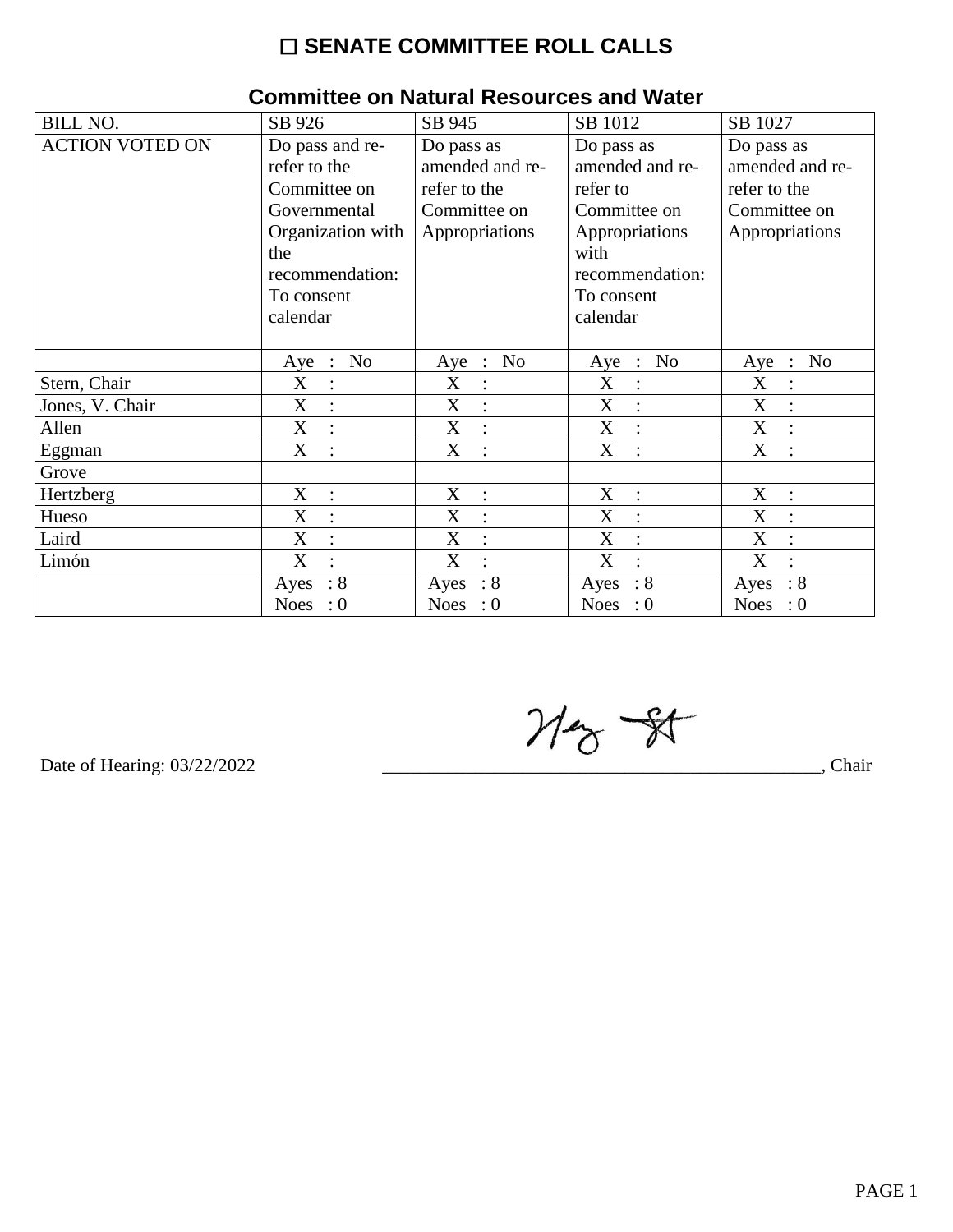## $\square$  SENATE COMMITTEE ROLL CALLS

| <b>BILL NO.</b>        | SB 1036                                           | SB 1052                                     | SB 1077                                     | SB 1078                   |
|------------------------|---------------------------------------------------|---------------------------------------------|---------------------------------------------|---------------------------|
| <b>ACTION VOTED ON</b> | Do pass as                                        | Do pass and re-                             | Do pass as                                  | Do pass as                |
|                        | amended and re-                                   | refer to the                                | amended and re-                             | amended and re-           |
|                        | refer to                                          | Committee on                                | refer to                                    | refer to the              |
|                        | Committee on                                      | Appropriations                              | Committee on                                | Committee on              |
|                        | Appropriations                                    |                                             | Appropriations                              | Appropriations            |
|                        | with                                              |                                             | with                                        |                           |
|                        | recommendation:                                   |                                             | recommendation:                             |                           |
|                        | To consent                                        |                                             | To consent                                  |                           |
|                        | calendar                                          |                                             | calendar                                    |                           |
|                        |                                                   |                                             |                                             |                           |
|                        | N <sub>o</sub><br>$Aye$ :                         | Aye : No                                    | N <sub>0</sub><br>$Aye$ :                   | N <sub>0</sub><br>$Aye$ : |
| Stern, Chair           | X<br>$\ddot{\cdot}$                               | X                                           | X                                           | X                         |
| Jones, V. Chair        | $\boldsymbol{\mathrm{X}}$<br>$\ddot{\phantom{a}}$ | X<br>$\mathbb{C}^2$                         | $\boldsymbol{\mathrm{X}}$<br>$\ddot{\cdot}$ |                           |
| Allen                  | $X_{\mathcal{E}}$<br>$\therefore$                 | X<br>$\mathbb{R}^2$                         | X<br>$\ddot{\cdot}$                         | X<br>$\mathbb{R}^2$       |
| Eggman                 | X<br>$\ddot{\cdot}$                               | X<br>$\cdot$ :                              | X<br>$\ddot{\cdot}$                         | X                         |
| Grove                  |                                                   |                                             |                                             |                           |
| Hertzberg              | X<br>$\ddot{\cdot}$                               | X<br>$\mathbb{C}$                           | X                                           | X                         |
| Hueso                  | X<br>$\ddot{\cdot}$                               | X<br>$\ddot{\phantom{1}}$ :                 | X<br>$\ddot{\cdot}$                         | X                         |
| Laird                  | X<br>$\ddot{\cdot}$                               | $\boldsymbol{\mathrm{X}}$<br>$\ddot{\cdot}$ | X                                           | X                         |
| Limón                  | X<br>$\ddot{\cdot}$                               | X<br>$\cdot$                                | X<br>$\bullet$                              | X                         |
|                        | : 8<br>Ayes                                       | : 8<br>Ayes                                 | $\therefore 8$<br>Ayes                      | :7<br>Ayes                |
|                        | <b>Noes</b><br>: 0                                | Noes : $0$                                  | <b>Noes</b><br>$\cdot 0$                    | <b>Noes</b><br>$\cdot 0$  |

#### Committee on Natural Resources and Water

 $M_{\odot}$  -  $N$ 

Date of Hearing: 03/22/2022

Chair